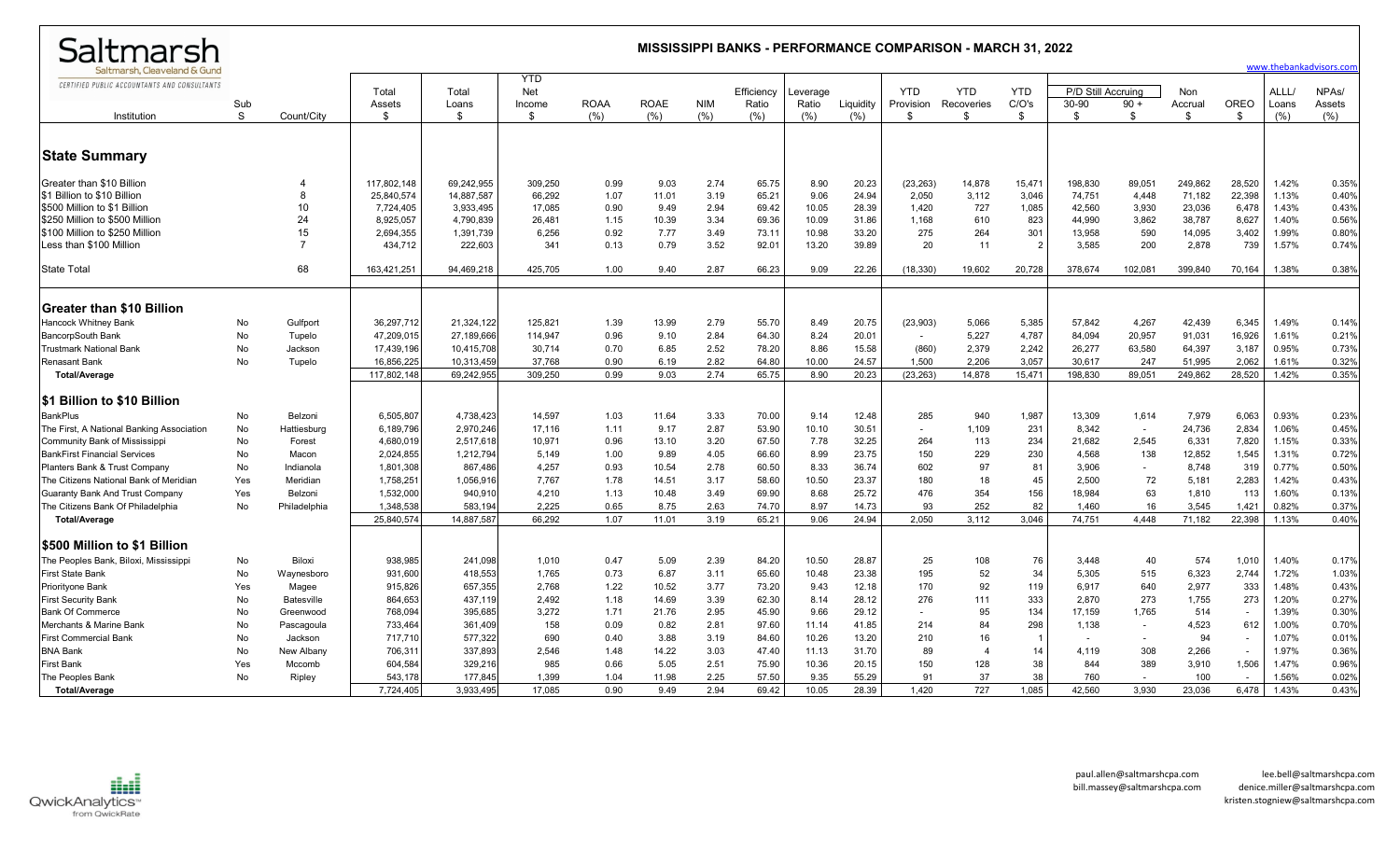| Saltmarsh                                    | <b>MISSISSIPPI BANKS - PERFORMANCE COMPARISON - MARCH 31, 2022</b><br>www.thebankadvisors.com |                      |              |             |              |                    |                     |                    |              |              |                      |                          |                  |                |                    |                |                          |                          |                  |               |
|----------------------------------------------|-----------------------------------------------------------------------------------------------|----------------------|--------------|-------------|--------------|--------------------|---------------------|--------------------|--------------|--------------|----------------------|--------------------------|------------------|----------------|--------------------|----------------|--------------------------|--------------------------|------------------|---------------|
| Saltmarsh. Cleaveland & Gund                 |                                                                                               |                      |              |             | <b>YTD</b>   |                    |                     |                    |              |              |                      |                          |                  |                |                    |                |                          |                          |                  |               |
| CERTIFIED PUBLIC ACCOUNTANTS AND CONSULTANTS |                                                                                               |                      | Total        | Total       | <b>Net</b>   |                    |                     |                    | Efficiency   | Leverage     |                      | <b>YTD</b>               | <b>YTD</b>       | <b>YTD</b>     | P/D Still Accruing |                | Non                      |                          | ALLL/            | NPAs/         |
| Institution                                  | Sub<br>S                                                                                      | Count/City           | Assets<br>-S | Loans<br>\$ | Income<br>\$ | <b>ROAA</b><br>(%) | <b>ROAE</b><br>(% ) | <b>NIM</b><br>(% ) | Ratio<br>(%) | Ratio<br>(%) | Liquidity<br>$(\% )$ | Provision                | Recoveries<br>\$ | C/O's<br>- \$  | 30-90<br>\$        | $90 +$<br>\$   | Accrual<br>\$.           | OREO<br>\$               | Loans<br>$(\% )$ | Assets<br>(%) |
|                                              |                                                                                               |                      |              |             |              |                    |                     |                    |              |              |                      |                          |                  |                |                    |                |                          |                          |                  |               |
| ∣\$250 Million to \$500 Million              |                                                                                               |                      |              |             |              |                    |                     |                    |              |              |                      |                          |                  |                |                    |                |                          |                          |                  |               |
| <b>FNB Oxford</b>                            | No                                                                                            | Oxford               | 496,415      | 245,693     | 916          | 0.74               | 7.79                | 3.01               | 64.90        | 9.55         | 25.32                | 45                       | 8                | 6              | 158                |                | 79                       | 85                       | 1.29%            | 0.03%         |
| <b>Farmers And Merchants Bank</b>            | No                                                                                            | Baldwyn              | 485,382      | 221,357     | 1,966        | 1.61               | 13.11               | 3.98               | 60.10        | 12.48        | 32.95                | $\overline{\phantom{a}}$ | 18               | 35             | 1,876              | $\overline{2}$ | 1,796                    | $\blacksquare$           | 2.06%            | 0.37%         |
| <b>Citizens Bank</b>                         | Yes                                                                                           | Columbia             | 479,724      | 295,160     | 1,655        | 1.40               | 11.14               | 3.57               | 65.70        | 10.48        | 29.51                | 93                       | 58               | 55             | 2,763              | 254            | 5,303                    | 390                      | 1.47%            | 1.24%         |
| <b>Century Bank</b>                          | No                                                                                            | Lucedale             | 455,333      | 262,444     | 1,044        | 0.93               | 10.90               | 3.66               | 70.60        | 9.35         | 26.11                | 75                       | 108              | 119            | 3,523              | 148            | 1,240                    | 50                       | 1.57%            | 0.32%         |
| <b>Peoples Bank</b>                          | Yes                                                                                           | Mendenhall           | 444,874      | 295,552     | 5,256        | 4.79               | 33.05               | 5.42               | 52.90        | 11.43        | 22.83                | 366                      | 47               | 156            | 7,186              |                | 12,258                   | 339                      | 1.67%            | 2.79%         |
| United Mississippi Bank                      | Yes                                                                                           | Natchez              | 434,682      | 264,089     | 807          | 0.75               | 6.25                | 3.33               | 81.10        | 9.59         | 29.29                | 60                       | 17               | 18             | 2,729              | 22             | 1,117                    | 87                       | 0.80%            | 0.28%         |
| Magnolia State Bank                          | Yes                                                                                           | <b>Bay Springs</b>   | 429,223      | 275.043     | 873          | 0.81               | 8.04                | 2.99               | 76.60        | 8.34         | 24.25                | $\sim$                   | 16               | $\overline{7}$ | 1.706              | 125            | 342                      | 1,208                    | 1.00%            | 0.39%         |
| First National Bank Of Clarksdale            | No                                                                                            | Clarksdale           | 419,443      | 201,102     | 1,217        | 1.15               | 11.10               | 2.79               | 59.90        | 11.19        | 32.73                | 15                       | 13               | 30             | 168                |                | 108                      | $\sim$                   | 1.48%            | 0.03%         |
| <b>First Choice Bank</b>                     | <b>No</b>                                                                                     | Pontotoc             | 412,408      | 225,855     | 1,114        | 1.10               | 10.58               | 3.64               | 64.80        | 11.37        | 24.51                | 30                       | 84               | 65             | 1,903              |                | 439                      | $\overline{\phantom{a}}$ | 1.22%            | 0.11%         |
| The Bank Of Holly Springs                    | Yes                                                                                           | <b>Holly Springs</b> | 401,295      | 314,216     | 1,716        | 1.74               | 13.05               | 4.21               | 57.70        | 9.64         | 6.09                 | 113                      | 62               | 15             | 5,988              | 193            | 4,686                    | 112                      | 0.71%            | 1.24%         |
| <b>Riverhills Bank</b>                       | Yes                                                                                           | Vicksburg            | 399,556      | 154,423     | 1,320        | 1.35               | 10.63               | 2.57               | 57.50        | 10.59        | 43.11                |                          |                  | 21             | 3,323              | 379            | 1,270                    | 70                       | 3.27%            | 0.43%         |
| First American National Bank                 | Yes                                                                                           | luka                 | 380.015      | 199.522     | 1.103        | 1.17               | 10.30               | 3.67               | 74.70        | 10.09        | 37.07                | $\sim$                   | 32               | 73             | 1.185              |                | 1,586                    | 102                      | 1.11%            | 0.44%         |
| <b>Great Southern Bank</b>                   | Yes                                                                                           | Meridian             | 358,597      | 122,858     | 703          | 0.78               | 8.34                | 3.38               | 86.40        | 8.43         | 60.63                | 19                       | 28               | 68             | 2,928              | 1,539          | 231                      | $\overline{\phantom{a}}$ | 1.19%            | 0.49%         |
| <b>Pike National Bank</b>                    | No                                                                                            | Mccomb               | 349,052      | 156,379     | 762          | 0.89               | 8.56                | 3.18               | 70.80        | 11.34        | 32.44                | (4)                      | $\overline{7}$   | 8              | 2,121              | 338            | 587                      | $\overline{\phantom{a}}$ | 1.70%            | 0.27%         |
| <b>Sycamore Bank</b>                         | No                                                                                            | Senatobia            | 330,400      | 161,196     | 597          | 0.73               | 9.48                | 2.92               | 73.40        | 8.39         | 33.54                | $\sim$                   |                  |                | 276                |                | 630                      | $\blacksquare$           | 1.30%            | 0.19%         |
| The Cleveland State Bank                     | No                                                                                            | Cleveland            | 328,288      | 132,246     | 483          | 0.60               | 9.15                | 2.79               | 74.70        | 9.39         | 48.26                | 30                       | 10               | 66             | 802                |                |                          |                          | 1.48%            | 0.00%         |
| Pascagoula-moss Point                        | No                                                                                            | Pascagoula           | 323,451      | 251,579     | 482          | 0.60               | 5.99                | 2.76               | 75.50        | 10.07        | 13.63                |                          | 34               | -5             | 1,008              | 148            | 621                      | 430                      | 0.48%            | 0.37%         |
| Bank Of Yazoo City                           | No.                                                                                           | Yazoo City           | 317,040      | 143,367     | 690          | 0.88               | 9.84                | 2.50               | 69.10        | 10.44        | 34.10                | 30                       | $\overline{7}$   | $\mathbf{q}$   | 343                |                | $\overline{\phantom{a}}$ | 2,405                    | 1.10%            | 0.76%         |
| Copiah Bank                                  | No                                                                                            | Hazlehurst           | 302,477      | 187,009     | 554          | 0.72               | 8.12                | 3.25               | 75.20        | 9.08         | 20.78                | 14                       | 3                | 17             | 1,068              | 105            | 705                      | $\overline{\phantom{a}}$ | 1.28%            | 0.27%         |
| Mechanics Bank                               | <b>No</b>                                                                                     | <b>Water Valley</b>  | 290,197      | 193.710     | 709          | 0.99               | 9.92                | 3.17               | 64.20        | 10.24        | 21.85                | 80                       | 18               | $\overline{2}$ | 1,620              | 81             | 1,316                    | 724                      | 1.27%            | 0.73%         |
| <b>Fnb Picayune Bank</b>                     | Yes                                                                                           | Picayune             | 287,057      | 126,956     | 852          | 1.19               | 8.26                | 3.51               | 72.70        | 12.26        | 49.51                | $\sim$                   | 6                | -9             | 1,243              | 335            | 1,976                    | 2,331                    | 1.59%            | 1.62%         |
| Unity Bank Of Mississippi                    | No                                                                                            | <b>Holly Springs</b> | 284,476      | 102,074     | 257          | 0.36               | 3.96                | 2.79               | 81.20        | 10.21        | 40.30                | 75                       |                  | 23             | 287                |                | 1,755                    | 114                      | 0.87%            | 0.66%         |
| <b>Bank Of Kilmichae</b>                     | Yes                                                                                           | Kilmichael           | 258,016      | 118,276     | 820          | 1.29               | 13.53               | 3.59               | 61.30        | 8.91         | 37.05                | 127                      | <b>q</b>         | -5             | 233                |                | 63                       | $\overline{\phantom{a}}$ | 2.28%            | 0.02%         |
| <b>Bank Of Okolona</b>                       | Yes                                                                                           | Okolona              | 257,656      | 140,733     | 585          | 0.92               | 8.15                | 3.54               | 73.70        | 9.37         | 38.71                |                          | 18               | 11             | 553                | 193            | 679                      | 180                      | 1.36%            | 0.41%         |
| <b>Total/Average</b>                         |                                                                                               |                      | 8,925,057    | 4,790,83    | 26,481       | 1.15               | 10.39               | 3.34               | 69.36        | 10.09        | 31.86                | 1,168                    | 610              | 823            | 44,990             | 3,862          | 38,787                   | 8,627                    | 1.40%            | 0.56%         |
| <b>S100 Million to \$250 Million</b>         |                                                                                               |                      |              |             |              |                    |                     |                    |              |              |                      |                          |                  |                |                    |                |                          |                          |                  |               |
| <b>Bank Of Forest</b>                        | Yes                                                                                           | Forest               | 242,309      | 115,425     | 524          | 0.86               | 6.21                | 3.18               | 74.10        | 11.95        | 38.22                | 60                       | -1               | - 3            | 1,012              | 126            | 1,265                    | 433                      | 1.30%            | 0.75%         |
| <b>First Southern Bank</b>                   | Yes                                                                                           | Columbia             | 241,459      | 139,439     | 770          | 1.26               | 10.20               | 3.59               | 72.20        | 10.43        | 30.55                | $\sim$                   | 10               | 20             | 148                |                | 1,047                    | $\sim$                   | 1.53%            | 0.43%         |
| The Commercial Bank                          | No                                                                                            | De Kalb              | 234,353      | 103,879     | 618          | 1.05               | 12.73               | 3.53               | 62.90        | 9.36         | 40.24                | 45                       | 14               | 100            | 2,932              | 113            | 284                      |                          | 2.03%            | 0.17%         |
| <b>Bank Of Brookhaven</b>                    | No                                                                                            | <b>Brookhaver</b>    | 233,917      | 108,307     | 543          | 0.93               | 10.08               | 2.67               | 66.50        | 9.57         | 39.48                | 26                       | 3                | 11             | 51                 |                | ٠                        | 276                      | 1.11%            | 0.12%         |
| <b>Oxford University Bank</b>                | No                                                                                            | Oxford               | 211,819      | 148.036     | 553          | 1.06               | 10.67               | 3.57               | 63.20        | 10.21        | 25.44                | $\sim$                   | 3                | $\overline{2}$ | 1.931              | 37             | 109                      |                          | 1.28%            | 0.07%         |
| <b>Bank Of Wiggins</b>                       | No                                                                                            | Wiggins              | 198,367      | 88,686      | 401          | 0.79               | 6.10                | 2.93               | 74.10        | 15.17        | 53.65                | 10                       | 3                | 13             | 1,601              | 147            | 15                       | 86                       | 1.58%            | 0.13%         |
| <b>Bank Of Franklin</b>                      | <b>No</b>                                                                                     | Meadville            | 187,877      | 118,11      | 616          | 1.30               | 13.76               | 4.28               | 66.50        | 10.15        | 23.99                | 24                       | 9                | 45             | 261                |                | 201                      | 70                       | 1.48%            | 0.14%         |
| <b>Bank Of Anguilla</b>                      | No                                                                                            | Anguilla             | 184,943      | 75,226      | 92           | 0.20               | 2.74                | 2.57               | 92.40        | 9.13         | 38.44                | $\sim$                   | 20               | 21             |                    | -5             | 1,129                    | 613                      | 2.60%            | 0.94%         |
| Commerce Bank                                | Yes                                                                                           | Corinth              | 158,076      | 87,548      | 403          | 1.02               | 8.39                | 3.48               | 72.40        | 10.87        | 40.02                | 30                       | 27               | 39             | 1,147              | 73             | 547                      | 158                      | 2.17%            | 0.49%         |
| <b>Holmes County Bank</b>                    | Yes                                                                                           | Lexington            | 151,911      | 53,883      | 202          | 0.54               | 4.10                | 2.50               | 80.60        | 11.94        | 24.12                |                          | 8                | -8             | 871                |                | 1,294                    | 172                      | 2.43%            | 0.97%         |
| The Jefferson Bank                           | No                                                                                            | Greenville           | 145,293      | 107,534     | 813          | 2.27               | 14.44               | 4.95               | 37.30        | 16.84        | 14.85                | $\sim$                   | 5                | $\sim$         | 1,528              |                | 308                      | $\overline{\phantom{a}}$ | 4.12%            | 0.21%         |
| <b>Bank Of Winona</b>                        | Yes                                                                                           | Winona               | 140,047      | 45,854      | 301          | 0.81               | 5.90                | 3.17               | 72.30        | 10.54        | 50.90                | $\overline{\phantom{a}}$ | 3                | $\overline{4}$ | 744                |                | 111                      | $\overline{\phantom{a}}$ | 1.53%            | 0.08%         |
| Citizens Bank And Trust Company              | Yes                                                                                           | Marks                | 133,770      | 64,586      | (34)         | (0.10)             | (1.31)              | 2.41               | 102.10       | 5.84         | 16.14                | $\sim$                   | 151              |                | 624                | 61             | 7,265                    | 423                      | 3.57%            | 5.79%         |
| Merchants And Planters Bank                  | No                                                                                            | Raymond              | 125,972      | 55,182      | 159          | 0.52               | 5.40                | 2.70               | 80.90        | 10.00        | 42.92                | 30                       | 6                | -3             | 21                 |                |                          | $\sim$                   | 2.33%            | 0.00%         |
| Grand Bank For Savings, F.S.B                | Yes                                                                                           | Hattiesburg          | 104.242      | 80.041      | 295          | 1.22               | 7.20                | 6.78               | 79.20        | 12.64        | 19.11                | 50                       |                  | 25             | 1.086              | 28             | 520                      | 1.166                    | 0.81%            | 1.64%         |
| <b>Total/Average</b>                         |                                                                                               |                      | 2,694,355    | 1,391,739   | 6,256        | 0.92               | 7.77                | 3.49               | 73.11        | 10.98        | 33.20                | 275                      | 264              | 301            | 13,958             | 590            | 14.095                   | 3,402                    | 1.99%            | 0.80%         |
|                                              |                                                                                               |                      |              |             |              |                    |                     |                    |              |              |                      |                          |                  |                |                    |                |                          |                          |                  |               |